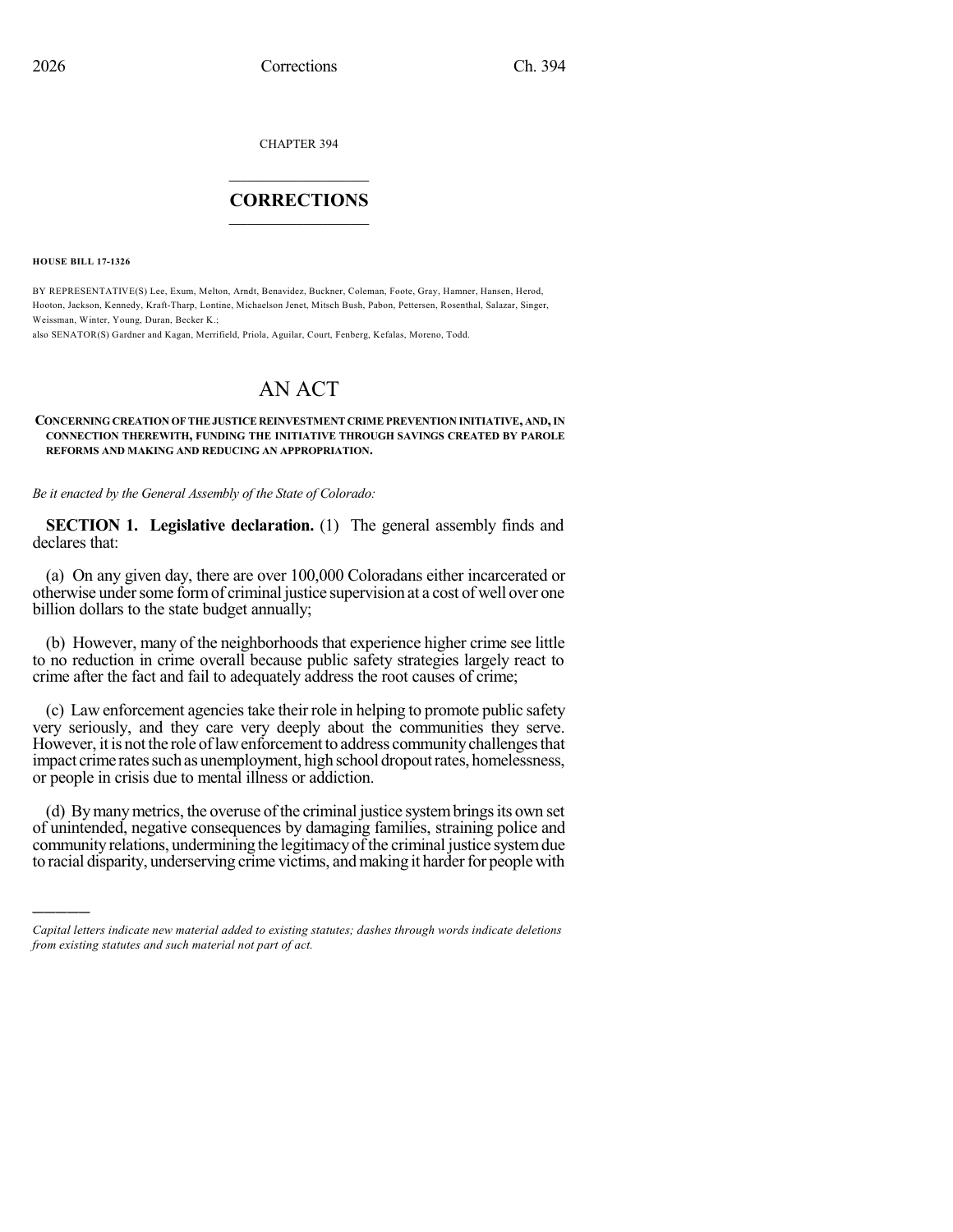# Ch. 394 Corrections 2027

a criminal record to find employment and housing to support their families;

(e) Colorado must develop a new paradigmrelated to public safety that is a more comprehensive, community-based approach that focuses on crime prevention from a community development perspective. This paradigmcombines crime prevention, economic development, mental health and trauma recovery treatment, improving academic achievement, strengthening families, and other targeted direct services into our core public safety strategies. This new paradigm must be based on an understanding that community development strategies are also important public safety strategies.

(f) This new public safety paradigm framework is based on several key components. First, it needsto be geographicallytargeted to focus on neighborhoods that have higher rates of crime. Often attempts at crime prevention have been too dispersed to have the desired impact. Second, people at the local level are best positioned to identify crime prevention and community development priorities. Third, in order to reduce crime rates, multiple strategies must be deployed simultaneously and in a coordinated fashion. Finally, there must be engagement fromthe public sector and the private sector, including business, philanthropy, and nonprofit organizations.

(g) Justice reinvestment is also an important component of this new crime prevention framework. Justice reinvestment is an approach that identifies current ineffective expenditures in criminal justice spending, reforms those laws and practices, and reinvests the savings into other public safety strategies. Justice reinvestment has been utilized in many states across the country, including Colorado.

(2) Therefore, the general assembly determines it is in the best interest of the state to implement parole reforms to fund a justice reinvestment crime prevention initiative.

**SECTION 2.** In Colorado Revised Statutes, 17-2-103, **amend** (11)(b) as follows:

**17-2-103. Arrest of parolee - revocation proceedings.** (11) (b) (I) If the board determines that the parolee has violated parole through commission of a crime, the board may revoke parole and request the sheriff of the county in which the hearing is held to transport the parolee to a place of confinement designated by the executive director FOR UP TO THE REMAINDER OF THE PAROLE PERIOD.

(II) If the board determines that the parolee has violated any condition of parole other than commission of a crime or the board grants the parolee's request to revoke his or her parole, and the parolee is not subject to the provisions of subparagraph  $(I)$ ,  $(HH)$ ,  $(HH.5)$ ,  $(HV)$ , or  $(VH)$  of this paragraph (b), the board may: If THE BOARD DETERMINES THAT THE PAROLEE HAS VIOLATED ANY CONDITION OF PAROLE THAT DOES NOT INVOLVE THE COMMISSION OF A CRIME, AND THE PROVISIONS OF SUBSECTIONS  $(11)(b)(III)$  OR  $(11)(b)(III.5)$  OF THIS SECTION ARE NOT APPLICABLE, THE BOARD MAY REVOKE PAROLE AND REQUEST THE SHERIFF OF THE COUNTY IN WHICH THE HEARING IS HELD TO TRANSPORT THE PAROLEE TO A PLACE OF CONFINEMENT FOR UP TO THE REMAINDER OF THE PAROLE PERIOD AND ORDER THE PAROLEE CONFINED AT A FACILITY DESIGNATED BY THE EXECUTIVE DIRECTOR.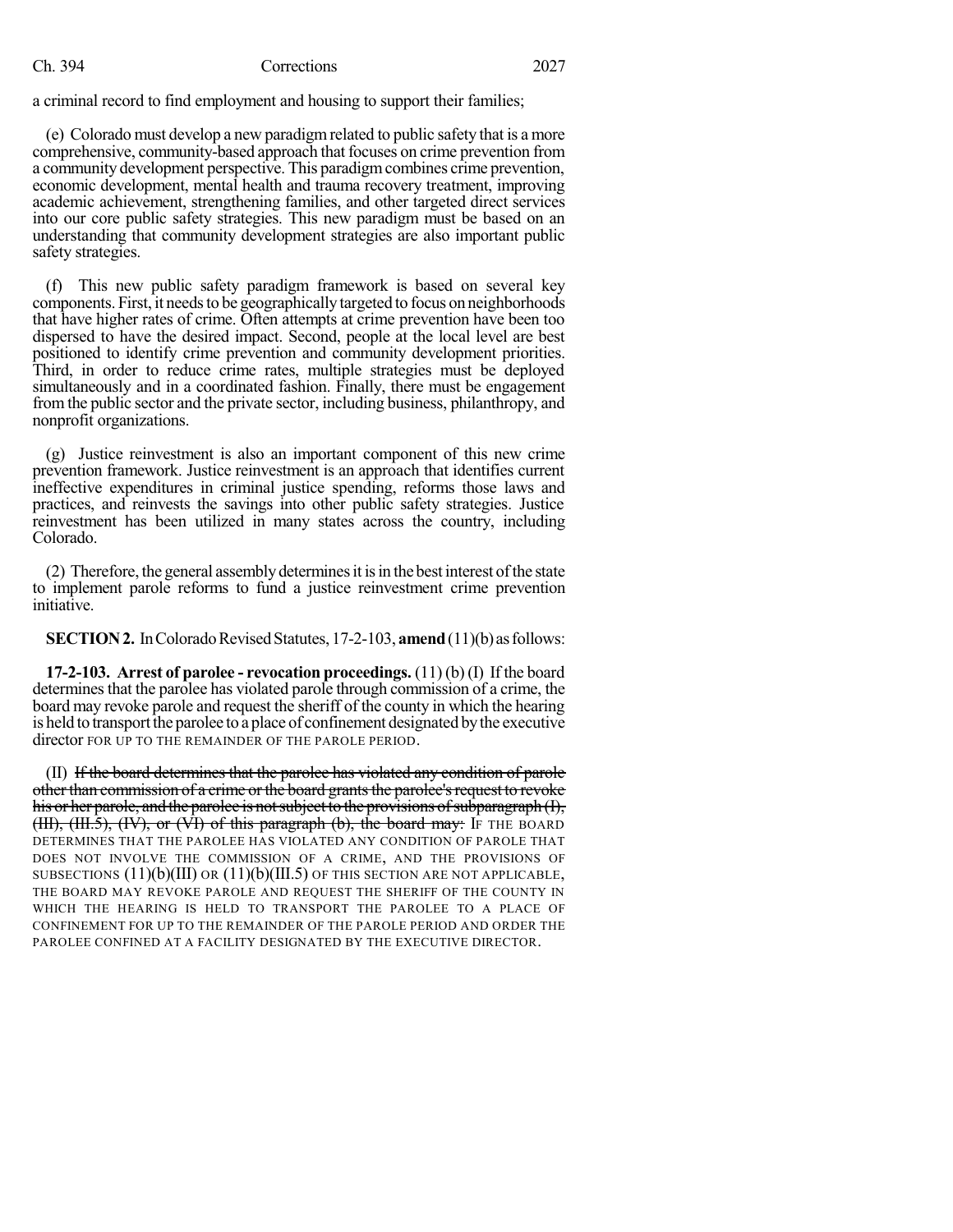(A) Revoke parole and request the sheriff of the county in which the hearing is held to transport the parolee to a place of confinement designated by the executive director; or

(B) Revoke parole for a period not to exceed one hundred eighty days and request the sheriff of the county in which the hearing is held to transport the parolee to a community corrections program pursuant to section 18-1.3-301 (3), C.R.S., a place of confinement within the department of corrections, or any private facility that is under contract to the department of corrections; or

(C) Revoke parole for a period not to exceed ninety days and request the sheriff of the county in which the hearing is held to transport the parolee to the county jail of such county or to any private facility that is under contract to the department of corrections; or

(D) Revoke parole for a period not to exceed one hundred eighty days and request the sheriff of the county in which the hearing is heard to transport the parolee to the facility described in section 17-1-206.5.

(II.5) The board may extend a period of parole revocation imposed pursuant to sub-subparagraph  $(A)$ ,  $(B)$ ,  $(C)$ , or  $(D)$  of subparagraph  $(H)$  of this paragraph  $(b)$ beyond the specified maximum if the parolee violates a condition of the parolee's placement pursuant to the notice and hearing procedures in this section.

(III) If the board determinesthat the parolee has violated any condition of parole that does not involve the commission of a crime, the parolee has no active felony warrant, felony detainer, or pending felony criminal charge, and the parolee was on parole for an offense that was a level LEVEL 3 OR LEVEL 4 drug felony or CLASS 4, class 5, or class 6 nonviolent felony as defined in section  $17-22.5-405(5)(b)$ , except for menacing as defined in section 18-3-206, C.R.S., or any unlawful sexual behavior contained in section 16-22-102 (9), C.R.S., or unless the parolee was subject to article 6.5 of title 18,  $C.R.S.,$  or section 18-6-801,  $C.R.S.,$  the board may revoke parole AND REQUEST THE SHERIFF OF THE COUNTY IN WHICH THE HEARING IS HELD TO TRANSPORT THE PAROLEE TO A PLACE OF CONFINEMENT for a period not to exceed one hundred eighty THIRTY days and request the sheriff of the county in which the hearing is held to transport the parolee to the facility described in section 17-1-206.5 (3) AND ORDER THE PAROLEE CONFINED AT A FACILITY DESIGNATED BY THE EXECUTIVE DIRECTOR.

(III.5) If the board determines that the parolee has violated any condition of parole that does not involve the commission of a crime, the parolee has no active felony warrant, felony detainer, or pending felony criminal charge, and the parolee was on parole for an offense that was a level  $\frac{3}{2}$  LEVEL 2 drug felony or a class  $\frac{4}{3}$ CLASS 3 nonviolent felony as defined in section  $17{\text -}22.5{\text -}405$  (5)(b), except for stalking as described in section 18-9-111 (4),  $C.R.S.,$  as it existed prior to August 11, 2010, or section 18-3-602, C.R.S., or any unlawful sexual behavior described in section  $16-22-102$  (9), C.R.S., or unless the parolee was subject to article 6.5 of title 18, C.R.S., or section 18-6-801, C.R.S., and the board revokes parole, the board may request the sheriff of the county in which the hearing is held to transport the parolee to the facility described in section 17-1-206.5 (3) for a period not to exceed one hundred eighty days THE BOARD MAY REVOKE PAROLE AND REQUEST THE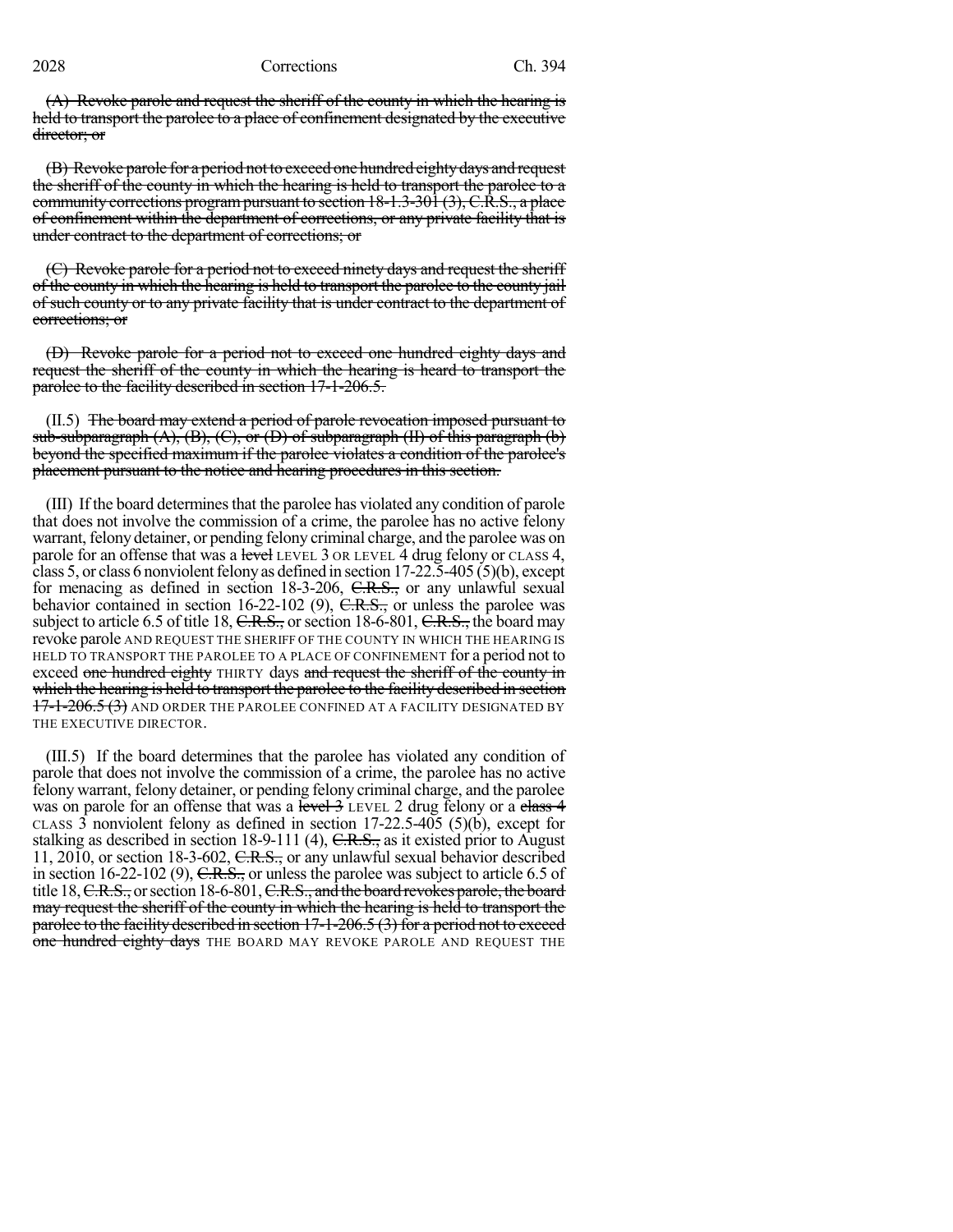### Ch. 394 Corrections 2029

SHERIFF OF THE COUNTY IN WHICH THE HEARING IS HELD TO TRANSPORT THE PAROLEE TO A PLACE OF CONFINEMENT FOR UP TO NINETY DAYS AND ORDER THE PAROLEE CONFINED AT A FACILITY DESIGNATED BY THE EXECUTIVE DIRECTOR.

(IV) If the board determines that the parolee has violated any condition of parole otherthan commission of a newcrime and the parolee was not on parole for a crime of violence as defined in section 18-1.3-406 (2), C.R.S., the board may:

(A) Revoke parole for a period not to exceed ninety days and request the sheriff of the county in which the hearing is held to transport the parolee to a place of confinement designated by the executive director if, at the time of the revocation hearing, the inmate is assessed as below high risk based upon a research-based risk assessment instrument approved by the department of corrections and the state board of parole; or

(B) Revoke parole for a period not to exceed one hundred eighty days and request the sheriff of the county in which the hearing is held to transport the parolee to a place of confinement designated by the executive director if, at the time of the revocation hearing, the inmate is assessed as high risk or greater based upon a research-based risk assessment instrument approved by the department of corrections and the state board of parole; or

(C) Revoke parole for a period not to exceed one hundred eighty days and request the sheriff of the county in which the hearing is held to transport the parolee to a community corrections program; or

(D) Revoke parole for a period not to exceed one hundred eighty days and request the sheriff of the county in which the hearing is held to transport the parolee to the facility described in section 17-1-206.5.

(V) The board may extend a period of parole revocation imposed pursuant to sub-subparagraph  $(A)$ ,  $(B)$ ,  $(C)$ , or  $(D)$  of subparagraph  $(W)$  of this paragraph  $(b)$ beyond the specified maximum if the parolee violates a condition of the parolee's placement pursuant to the notice and hearing procedures in this section.

(VI) If the board determines that a parolee who has been designated as a sexually violent predator pursuant to section  $18-3-414.5 \text{ C.R.S.}$ , or found to be a sexually violent predator or its equivalent in any other state or jurisdiction, including but not limited to a military or federal jurisdiction, has violated any condition of parole, the board may revoke parole and request the sheriff of the county in which the hearing is held to transport the parolee to FOR UP TO THE REMAINDER OF THE PAROLE PERIOD AND ORDER THE PAROLEE CONFINED AT a place of confinement designated by the executive director.

**SECTION 3.** In Colorado Revised Statutes, 17-1-206.5, **amend** (2)(c); and **repeal** (3) as follows:

**17-1-206.5. Preparole release and revocation facility - community return-to-custody facility.** (2) The prison described in subsection (1) of this section shall contain at least three hundred beds and incarcerate any of the following: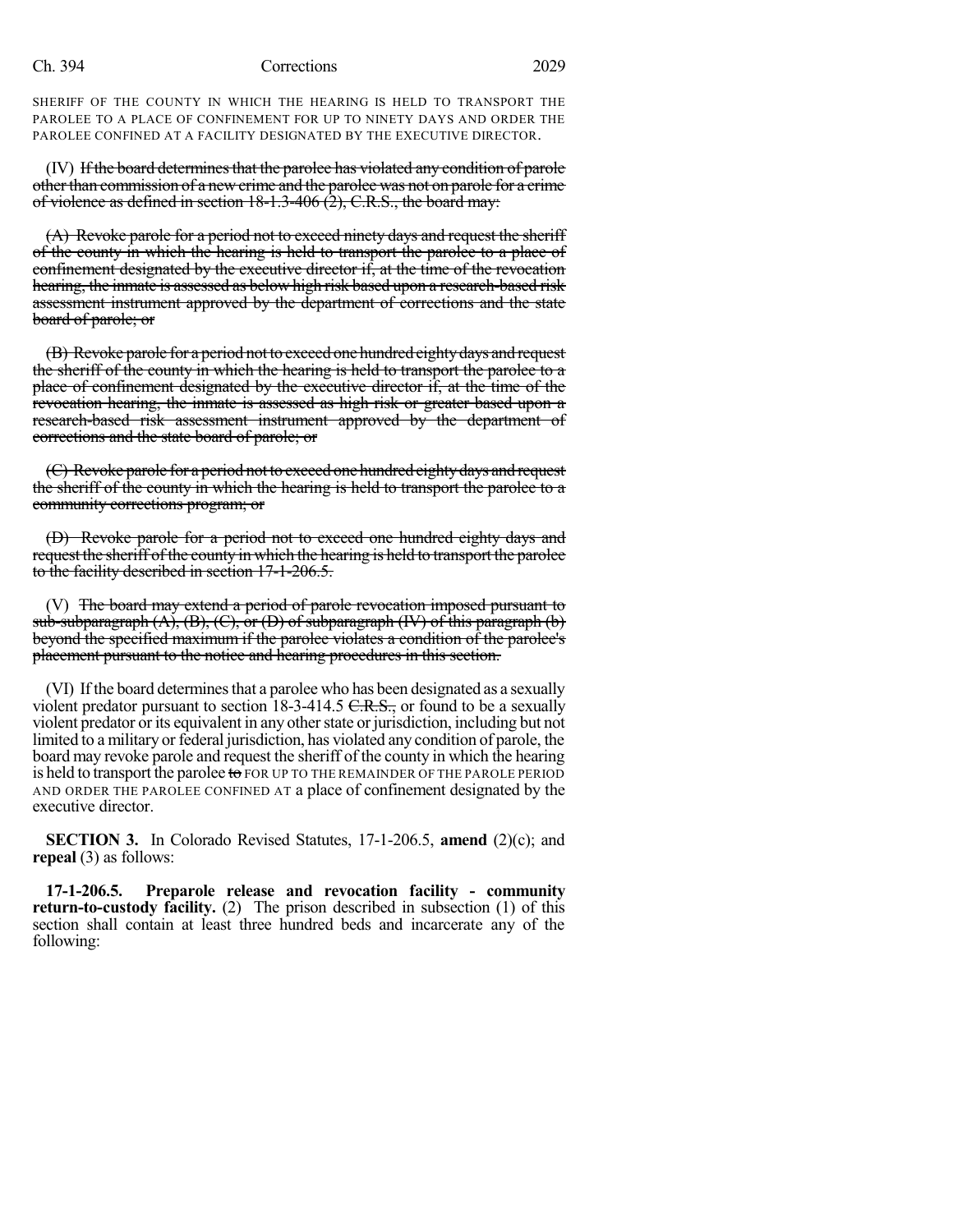(c) Offenderswhoseparolehasbeenrevoked; exceptthatsuch incarceration shall be for no more than one hundred eighty NINETY days.

(3) In addition to the preparole release and revocation facility described in subsections  $(1)$  and  $(2)$  of this section, the department has the authority to operate community return-to-custody facilities and provide other support and monitoring services as a revocation facility for the placement of nonviolent parolees whose parole is revoked pursuant to section  $17-2-103$  (11)(b)(III) under the following conditions:

(a) The facilities shall be limited to the placement of nonviolent parolees whose parole is revoked pursuant to section  $17-2-103$  (11)(b)(III);

(b) The scope of the facilities' programming shall be limited to services and monitoring that address the failure of a nonviolent parolee whose parole is revoked pursuant to section 17-2-103 (11)(b)(III) and will allow for limited performance-based access to the community. A request for proposals for such services and monitoring shall be issued by the department on or before August 31, 2003, and the contracts awarded by November 2003.

(c) The department may assess and collect fees from parolees placed in the facility pursuant to section  $17-2-103$   $(11)(b)(III)$ .

**SECTION 4.** In Colorado Revised Statutes, 17-2-201, **amend** (4)(f)(I) as follows:

**17-2-201. State board of parole - definitions.** (4) The board hasthe following powers and duties:

(f) (I) To conduct  $a$  AN INITIAL OR SUBSEQUENT parole release review in lieu of a hearing, without the presence of the inmate, if:

(A) The application for release is for special needs parole pursuant to section 17-22.5-403.5, and victim notification is not required pursuant to section 24-4.1-302.5;  $C.R.S.$ ;

(B) A detainer from the United States immigration and customs enforcement agency has been filed with the department, the inmate meets the criteria for the presumption of parole in section 17-22.5-404.7, and victim notification is not required pursuant to section 24-4.1-302.5;  $C.R.S.; or$ 

(C) The inmate has a statutory discharge date or mandatory release date within six months after his or her next ordinarily scheduled parole hearing and victim notification is not required pursuant to section 24-4.1-302.5; C.R.S.; OR

(D) THE INMATE IS ASSESSED TO BE A "LOW" OR "VERY LOW" RISK ON THE VALIDATED RISK ASSESSMENT INSTRUMENT DEVELOPED PURSUANT TO SECTION 17-22.5-404(2) AND MEETS READINESS CRITERIA ESTABLISHED BY THE BOARD AND VICTIM NOTIFICATION IS NOT REQUIRED PURSUANT TO SECTION 24-4.1-302.5.

**SECTION 5.** In Colorado Revised Statutes, 17-22.5-403, **amend** (5)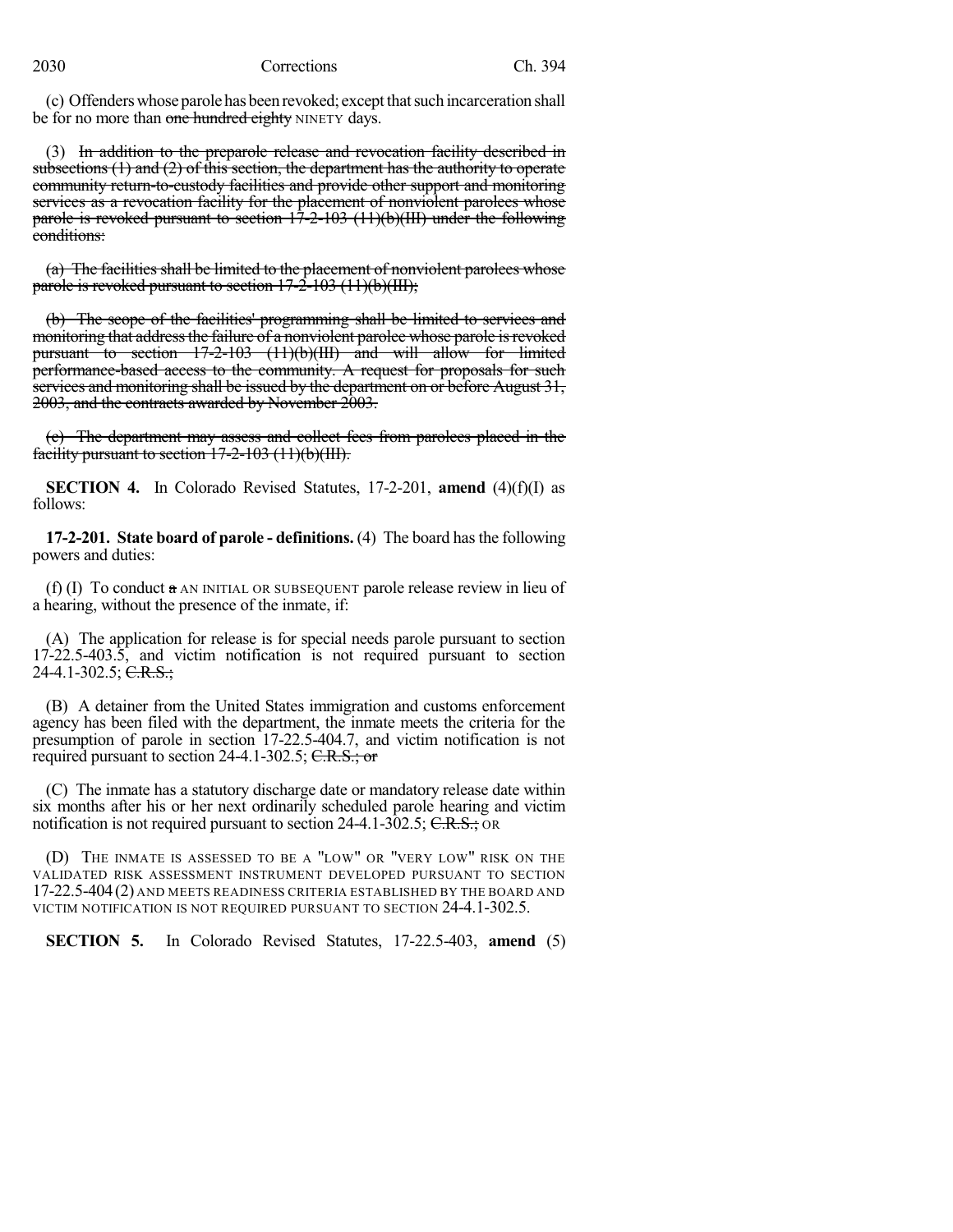introductory portion as follows:

**17-22.5-403. Parole eligibility - repeal.** (5) For any offender who is incarcerated for an offense committed prior to July 1, 1993, upon application for parole, the state board of parole, working in conjunction with the department and using the guidelines established pursuant to section 17-22.5-404, shall determine whether or not to grant parole and, if granted, the length of the period of parole. PRIOR TO THE PAROLE RELEASE HEARING, THE DIVISION OF ADULT PAROLE SHALL CONDUCT A PAROLE PLAN INVESTIGATION AND INFORM THE STATE BOARD OF PAROLE OF THE RESULTS OF THE INVESTIGATION. IF THE STATE BOARD OF PAROLE FINDS AN INMATE'S PAROLE PLAN INADEQUATE,IT MAY TABLE THE PAROLE RELEASE DECISION AND REQUIRE THE DEPARTMENT TO SUBMIT A REVISED PAROLE PLAN DEVELOPED IN CONJUNCTION WITH THE INMATE WITHIN THIRTY DAYS AFTER THE PAROLE BOARD'S REQUEST. The state board of parole may set the length of the period of parole for any time period up to the date of final discharge as determined in accordance with section 17-22.5-402. If an application for parole is refused by the state board of parole, the state board of parole shall reconsider within one year thereafter whether such inmate should be granted parole. The state board of parole shall continue such reconsideration each year thereafter until such inmate is granted parole or until such inmate is discharged pursuant to law; except that:

**SECTION 6.** In Colorado Revised Statutes, **add** 24-32-120 as follows:

**24-32-120. Justice reinvestment crimepreventioninitiative -program- rules - reports - repeal.** (1) (a) THE DIVISION OF LOCAL GOVERNMENT SHALL ADMINISTER THE JUSTICE REINVESTMENT CRIME PREVENTION INITIATIVE TO EXPAND SMALL BUSINESS LENDING AND PROVIDE GRANTS AIMED AT REDUCING CRIME AND PROMOTING COMMUNITY DEVELOPMENT IN THE TARGET COMMUNITIES OF NORTH AURORA AND SOUTHEAST COLORADO SPRINGS.

(b) SUBJECT TO AVAILABLE APPROPRIATIONS, ON AND AFTER AUGUST 10, 2017, THE DIVISION SHALL DEVELOP AND IMPLEMENT AN INITIATIVE IN ACCORDANCE WITH POLICIES DEVELOPED BY THE EXECUTIVE DIRECTOR SPECIFICALLY DESIGNED TO EXPAND SMALL BUSINESS LENDING IN THE TARGET COMMUNITIES DESCRIBED IN THIS SUBSECTION (1). AN INITIATIVE DEVELOPED AND IMPLEMENTED PURSUANT TO SUBSECTION  $(1)(a)$  of this section shall include, but need not be limited to, THE FOLLOWING COMPONENTS:

(I) ON OR BEFORE SEPTEMBER 10, 2017, THE DIVISION SHALL ISSUE A REQUEST FOR PARTICIPATION AND SELECT ONE OR MORE NONDEPOSITORY COMMUNITY DEVELOPMENT FINANCIAL INSTITUTION LOAN FUNDS TO PARTICIPATE IN THE SMALL BUSINESS LENDING PROGRAM DESCRIBED IN THIS SUBSECTION (1);

(II) THE DIVISION SHALL EXECUTE A CONTRACT AND DEVELOP AN OPERATING AGREEMENT WITH EACH PARTICIPATING NONDEPOSITORY COMMUNITY DEVELOPMENT FINANCIAL INSTITUTION LOAN FUND THAT PROVIDESCOMPREHENSIVE GUIDANCE REGARDING THE PROCEDURES AND PROGRAM REQUIREMENTS AND LENDING STANDARDS TO INCLUDE, BUT NOT BE LIMITED TO, THE FOLLOWING SPECIFICS:

(A) ANY SMALL BUSINESS LOAN MUST BE MADE AT A FIXED AND REASONABLE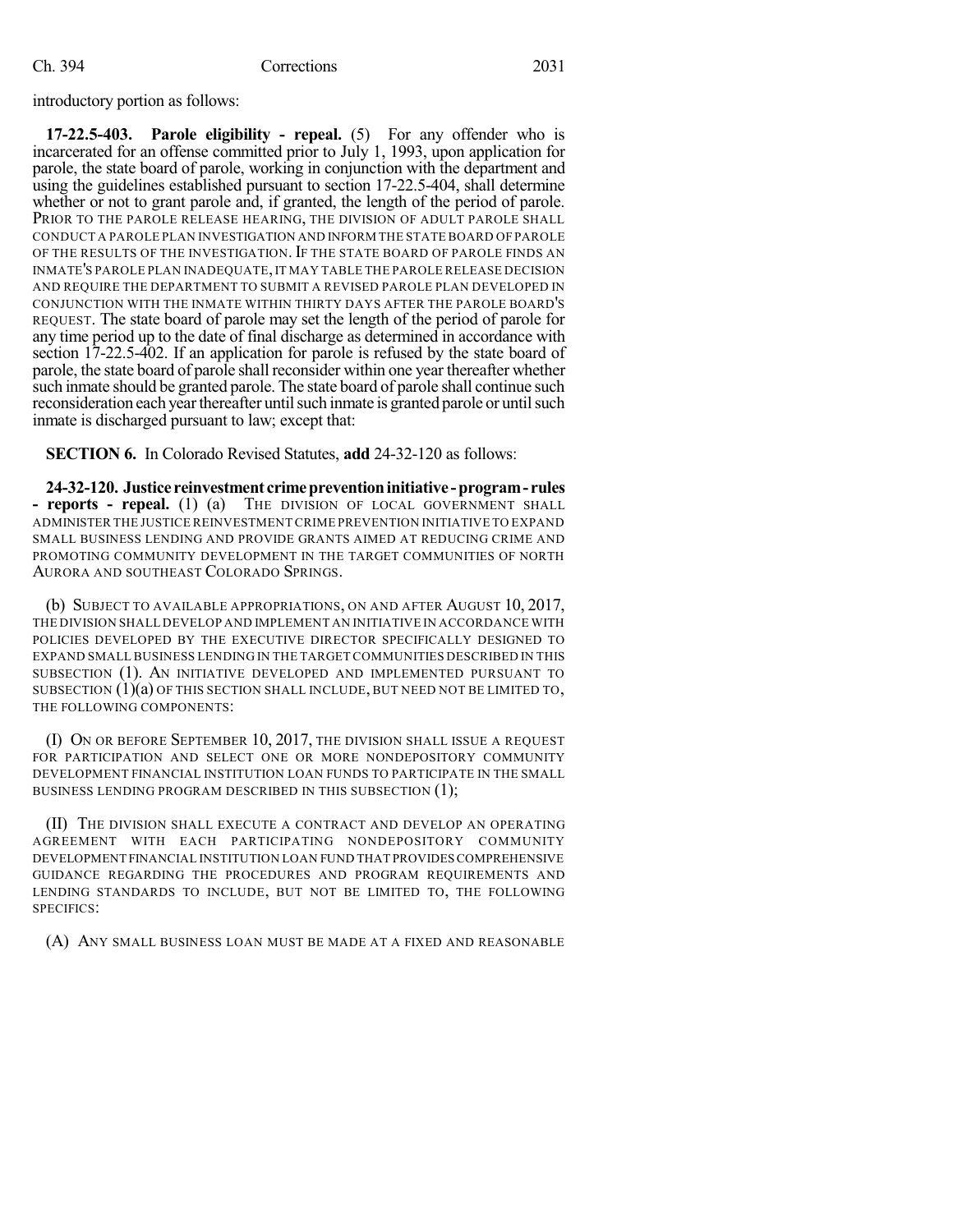INTEREST RATE, FOR A TERM NOT TO EXCEED SIXTY MONTHS, WITH NO PREPAYMENT PENALTY, AND A MAXIMUM LOAN VALUE OF FIFTY THOUSAND DOLLARS;

(B) THE PROCEDURES AND TIMELINES FOR A NONDEPOSITORY COMMUNITY DEVELOPMENT FINANCIAL INSTITUTION LOAN FUND TO DRAW DOWN FUNDING AND ANY DEPOSIT ACCOUNT REQUIREMENTS;

(C) THE TERMS AND TIMELINE FOR REPAYMENT BY THE NONDEPOSITORY COMMUNITY DEVELOPMENT FINANCIAL INSTITUTION LOAN FUND TO THE DIVISION, INCLUDING A REASONABLE GRACE PERIOD PRIOR TO COMMENCEMENT OF REPAYMENT, AND AUTHORITY FOR THE COMMUNITY DEVELOPMENT FINANCIAL INSTITUTION LOAN FUNDS TO RETAIN INTEREST PAID BY THE BORROWER;

(D) PERMISSION FOR THE NONDEPOSITORY COMMUNITY DEVELOPMENT FINANCIAL INSTITUTION LOAN FUND TO REQUEST FUNDING, SUBJECT TO LIMITATIONS ESTABLISHED BY THE DIRECTOR, TO PROVIDE OR CONTRACT FOR SERVICES TO INCREASE THE SKILLS OF PROSPECTIVE BORROWERS INCLUDING, BUT NOT LIMITED TO,BUSINESS AND FINANCIAL EDUCATION,MENTORSHIP,OR COMMUNITY OUTREACH FOR MARKETING PURPOSES; AND

(E) DATA COLLECTION REQUIREMENTS AND PERFORMANCE AND OUTCOME METRICS THAT INCLUDE, BUT ARE NOT LIMITED TO, THE NUMBER OF LOANS MADE AND CAPITAL DISBURSED AND LOAN DETAILS INCLUDING AMOUNT,RATE AND TERM, NATURE OF BUSINESS AND NUMBER OF JOBS CREATED,REPAYMENT COLLECTED,AND DELINQUENCY OR AGING REPORT;

(III) THE DIVISION MAY RETAIN UP TO FIFTEEN PERCENT OF FUNDING RECEIVED FOR SMALL BUSINESS LENDING IN A LOAN LOSS RESERVE FUND IF IT BELIEVES THAT SUCH RESERVE FUND WOULD INCENTIVIZE ADDITIONAL LENDERS TO EXPAND SMALL BUSINESS LENDING IN THE TWO TARGET COMMUNITIES; AND

(IV) ANY UNEXPENDED FUNDS ARE NOT SUBJECT TO REVERSION TO THE STATE AND MAY BE ALLOCATED IN THE SUBSEQUENT FISCAL YEAR.

(2) (a) SUBJECT TO AVAILABLE APPROPRIATIONS, ON AND AFTER AUGUST 10, 2017, THE DIVISION SHALL DEVELOP AND IMPLEMENT A GRANT PROGRAM TO PROVIDE FUNDING TO ELIGIBLE ENTITIES FOR PROGRAMS, PROJECTS, OR DIRECT SERVICES AIMED AT REDUCING CRIME IN THE TARGET COMMUNITIES DESCRIBED IN SUBSECTION (1) OF THIS SECTION. THE DIVISION SHALL ADMINISTER THE GRANT PROGRAM IN ACCORDANCE WITH POLICIES DEVELOPED BY THE EXECUTIVE DIRECTOR THAT INCLUDE, BUT ARE NOT LIMITED TO, THE SPECIFICS IN SUBSECTION  $(2)(b)$  OF THIS SECTION.

(b) ON OR BEFORE SEPTEMBER 10, 2017, THE EXECUTIVE DIRECTOR SHALL ISSUE A REQUEST FOR PARTICIPATION AND SELECT A COMMUNITY FOUNDATION OR FOUNDATIONS TO MANAGE THE GRANT PROGRAM. TO BE ELIGIBLE, THE COMMUNITY FOUNDATION MUST BE REGISTERED IN THE STATE OF COLORADO AND HAVE A HISTORY OFGRANT-MAKINGIN THE TARGET COMMUNITY IN AREAS CONSISTENT WITH THE PERMISSIBLE USES OF FUNDING DESCRIBED IN SUBSECTION  $(2)(e)$  OF THIS SECTION.THE DIVISION MAY SELECT ONE COMMUNITY FOUNDATION TO SERVE BOTH TARGET COMMUNITIES OR MAY SELECT ONE COMMUNITY FOUNDATION FOR EACH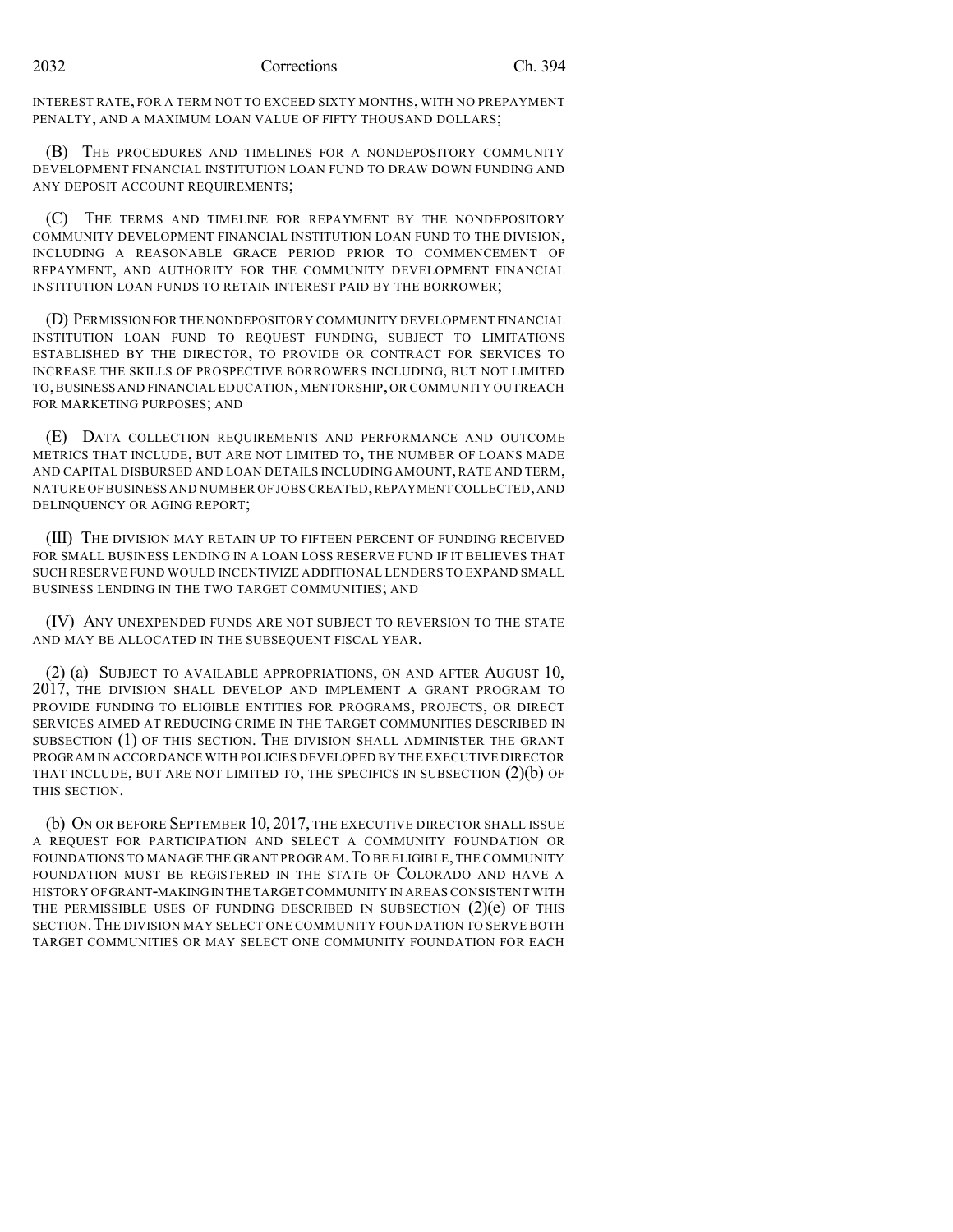TARGET COMMUNITY.

(c) THE DIVISION SHALL EXECUTE A WRITTEN AGREEMENT WITH THE SELECTED COMMUNITY FOUNDATION OR COMMUNITY FOUNDATIONS THAT OUTLINES THE ROLES AND RESPONSIBILITIES OF THE COMMUNITY FOUNDATION. THE ROLES AND RESPONSIBILITIES MUST INCLUDE:

(I) DEVELOPING A NOMINATION PROCESS AND GOVERNANCE POLICY FOR THE LOCAL CRIME PREVENTION PLANNING TEAM, SUBJECT TO APPROVAL BY THE APPROPRIATE CITY COUNCIL. THE COMMUNITY FOUNDATION SHALL ENSURE THAT THE PROPOSED LOCAL PLANNING TEAM MEMBERS REPRESENT A DIVERSE CROSS-SECTION WITH EXPERTISE IN AREAS LIKE EDUCATION, BUSINESS, YOUTH, FAMILIES, NONPROFIT DIRECT SERVICE, LAW ENFORCEMENT, LOCAL GOVERNMENT, COMMUNITY,AND RESIDENTS OF THE TARGET COMMUNITIES,INCLUDINGTHOSE THAT HAVE BEEN DIRECTLY IMPACTED BY CRIME AND INVOLVEMENT IN THE CRIMINAL JUSTICE SYSTEM.

(II) PROVIDING FACILITATION TO THE LOCAL CRIME PREVENTION PLANNING TEAM IN BOTH AURORA AND COLORADO SPRINGS;

(III) DEVELOPING THE GRANT GUIDELINES, APPLICATION AND REVIEW PROCESS, DATA COLLECTION, AND REPORTING REQUIREMENTS FOR GRANTEES;

(IV) REVIEWING PROPOSALS SUBMITTED BY THE LOCAL PLANNING TEAM AND MAKING GRANT AWARDS SUBJECT TO APPROVAL BY THE DIVISION AND THE OFFICE OF STATE PLANNING AND BUDGETING AND CONSISTENT WITH THE PERMISSIBLE USES DESCRIBED IN SUBSECTION  $(2)(e)$  OF THIS SECTION;

(V) CONTRACTING WITH A THIRD-PARTY EVALUATOR TO ASSIST EACH LOCAL PLANNING TEAM TO ESTABLISH BEST PRACTICES WITH REGARD TO DATA COLLECTION AND IDENTIFYING APPROPRIATE PERFORMANCE AND OUTCOME MEASURES THAT MEASURE OUTCOME AND IMPACT OF ANY FUNDED CRIME PREVENTION PROJECTS, PROGRAMS, OR INITIATIVES;

(VI) COLLABORATING WITH THE OFFICE OF STATE PLANNING AND BUDGETING TO PROVIDE INFORMATION AND RESEARCH TO LOCAL PLANNING TEAMS REGARDING BEST PRACTICES AND EFFECTIVE PROGRAMS FOR COMMUNITY DEVELOPMENT AND CRIME PREVENTION.

(d) THE DIVISION SHALL DEVELOP THE PROCEDURES AND TIMELINES BY WHICH THE SELECTED COMMUNITY FOUNDATION OR COMMUNITY FOUNDATIONS WILL BE PROVIDED FUNDING FROM THE DIVISION FOR DISBURSEMENT FOR THE GRANT PROGRAM.

(e) THE PERMISSIBLE USES OF ANY FUNDING PROVIDED TO THE COMMUNITY FOUNDATION SHALL INCLUDE PROGRAMS, PROJECTS, OR INITIATIVES THAT ARE AIMED AT:

(I) IMPROVING ACADEMIC ACHIEVEMENT INCLUDING, BUT NOT LIMITED TO, SCHOOL READINESS, REDUCING EXPULSIONS AND SUSPENSIONS IN SCHOOLS, INCREASING HIGH SCHOOL GRADUATION, COLLEGE ENROLLMENT AND RETENTION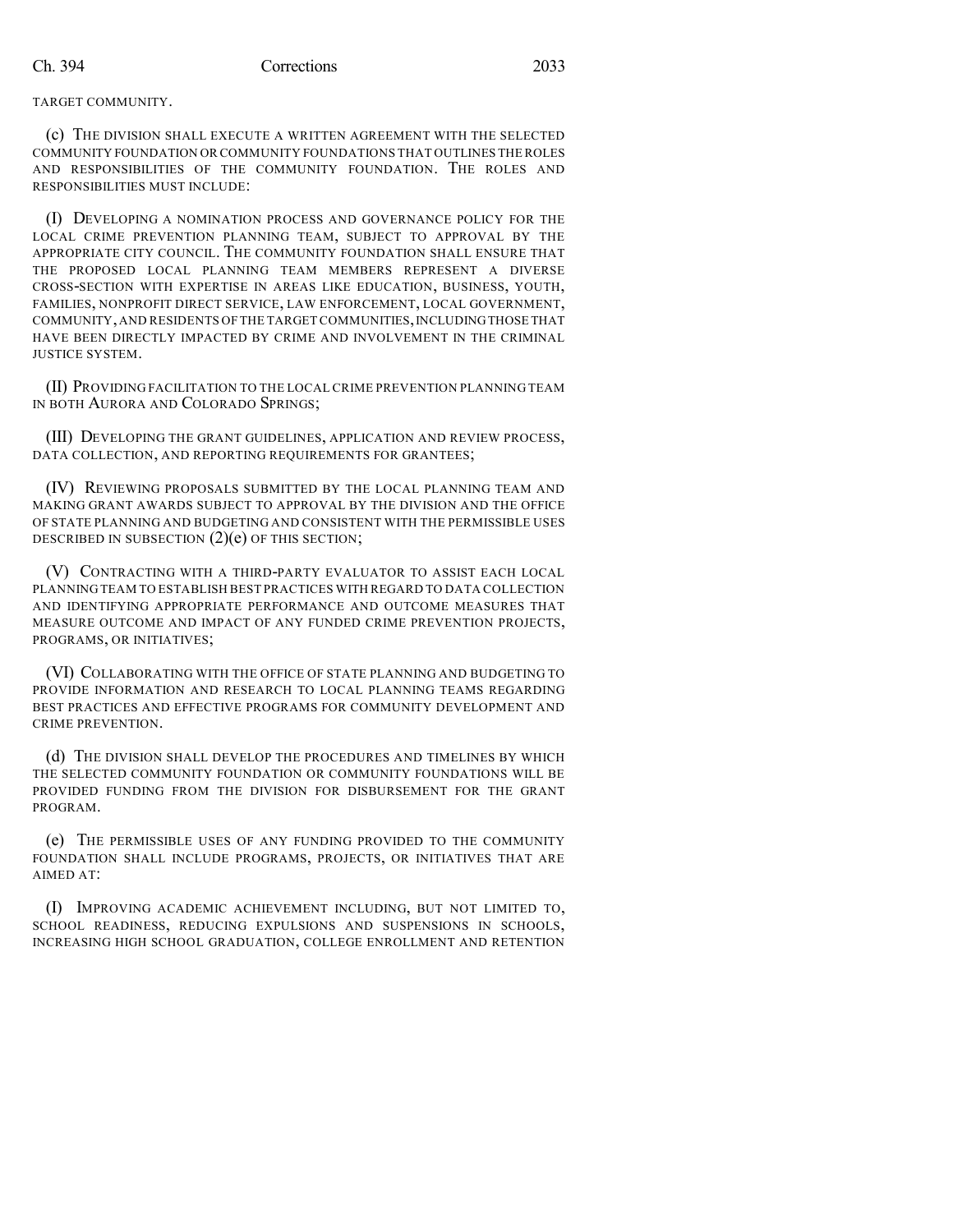RATES, AND PROMOTING SCHOOL-PARENT-STUDENT ENGAGEMENT;

(II) PROVIDING COMMUNITY-BASED SERVICES TO STRENGTHEN FAMILIES, PROMOTE RECOVERY FROM TRAUMA, PROVIDE SUPPORT TO CRIME SURVIVORS, INCREASE EMPLOYMENT,AND REDUCE RECIDIVISM, OR OTHER SIMILAR COMMUNITY DIRECT SERVICE NEEDS IDENTIFIED BY THE LOCAL PLANNING TEAM;

(III) FACILITATING NEIGHBORHOOD CONNECTIONS, COMMUNITY ENGAGEMENT, AND LOCAL LEADERSHIP DEVELOPMENT;

(IV) INCREASINGTHE SAFETY AND USABILITY OF COMMON OUTDOOR SPACES;AND

(V) DEVELOPING TECHNICAL ASSISTANCE RELATED TO DATA COLLECTION, DATA ANALYSIS, AND EVALUATION.

(f) THE DIVISION SHALL TRANSFER TO THE COMMUNITY FOUNDATION WITHIN THIRTY DAYS AFTER EXECUTION OF THE AGREEMENT DESCRIBED IN SUBSECTION (2)(c) OF THIS SECTION THE ADMINISTRATIVE COSTS OF THE COMMUNITY FOUNDATION RELATED TO THE PERFORMANCE OF THE ROLES AND RESPONSIBILITIES FOR MANAGING THE GRANT PROGRAM, WHICH COSTS MUST NOT EXCEED FOUR PERCENT OF THE APPROPRIATION.

(g) TO BE ELIGIBLE TO RECEIVE GRANT FUNDING AN ENTITY MUST BE A NONPROFIT ORGANIZATION IN GOOD STANDING AND REGISTERED WITH THE INTERNAL REVENUE SERVICE AND THE COLORADO SECRETARY OF STATE'S OFFICE, A SCHOOL, A UNIT OF LOCAL GOVERNMENT, OR A PRIVATE CONTRACTOR HIRED TO PROVIDE TECHNICAL ASSISTANCE TO THE LOCAL PLANNING TEAMS.

(h) ANY UNEXPENDED FUNDS ARE NOT SUBJECT TO REVERSION TO THE STATE AND MAY BE ALLOCATED IN THE SUBSEQUENT FISCAL YEAR.

(3) SUBSECTION (2) OF THIS SECTION AND THIS SUBSECTION (3) ARE REPEALED, EFFECTIVE SEPTEMBER 1, 2020. BEFORE SUCH REPEAL, THE DEPARTMENT OF REGULATORY AGENCIES SHALL REVIEW THE JUSTICE REINVESTMENT CRIME PREVENTION INITIATIVE PURSUANT TO SECTION 24-34-104.

(4) ON AND AFTER DECEMBER 1, 2017, DURING ITS ANNUAL PRESENTATION BEFORE THE JOINT JUDICIARY COMMITTEE OF THE GENERAL ASSEMBLY, OR ANY SUCCESSOR JOINT COMMITTEE, PURSUANT TO SECTION 2-7-203, THE DIVISION SHALL INCLUDE A STATUS REPORT REGARDING THE PROGRESS AND OUTCOMES OF THE INITIATIVES DEVELOPED AND IMPLEMENTED BY THE DIVISION PURSUANT TO THIS SECTION DURING THE PRECEDING YEAR.

(5) (a) THE PAROLE SAVINGS FUND, REFERRED TO IN THIS SUBSECTION (5) AS THE "FUND", IS HEREBY CREATED IN THE STATE TREASURY. THE FUND CONSISTS OF MONEY GENERATED BY SAVINGS CREATED IN ENACTING HOUSE BILL 17-1326 AND APPROPRIATED TO THE FUND BY THE GENERAL ASSEMBLY.

(b) THE STATE TREASURER SHALL CREDIT ALL INTEREST AND INCOME DERIVED FROM THE DEPOSIT AND INVESTMENT OF MONEY IN THE FUND TO THE FUND.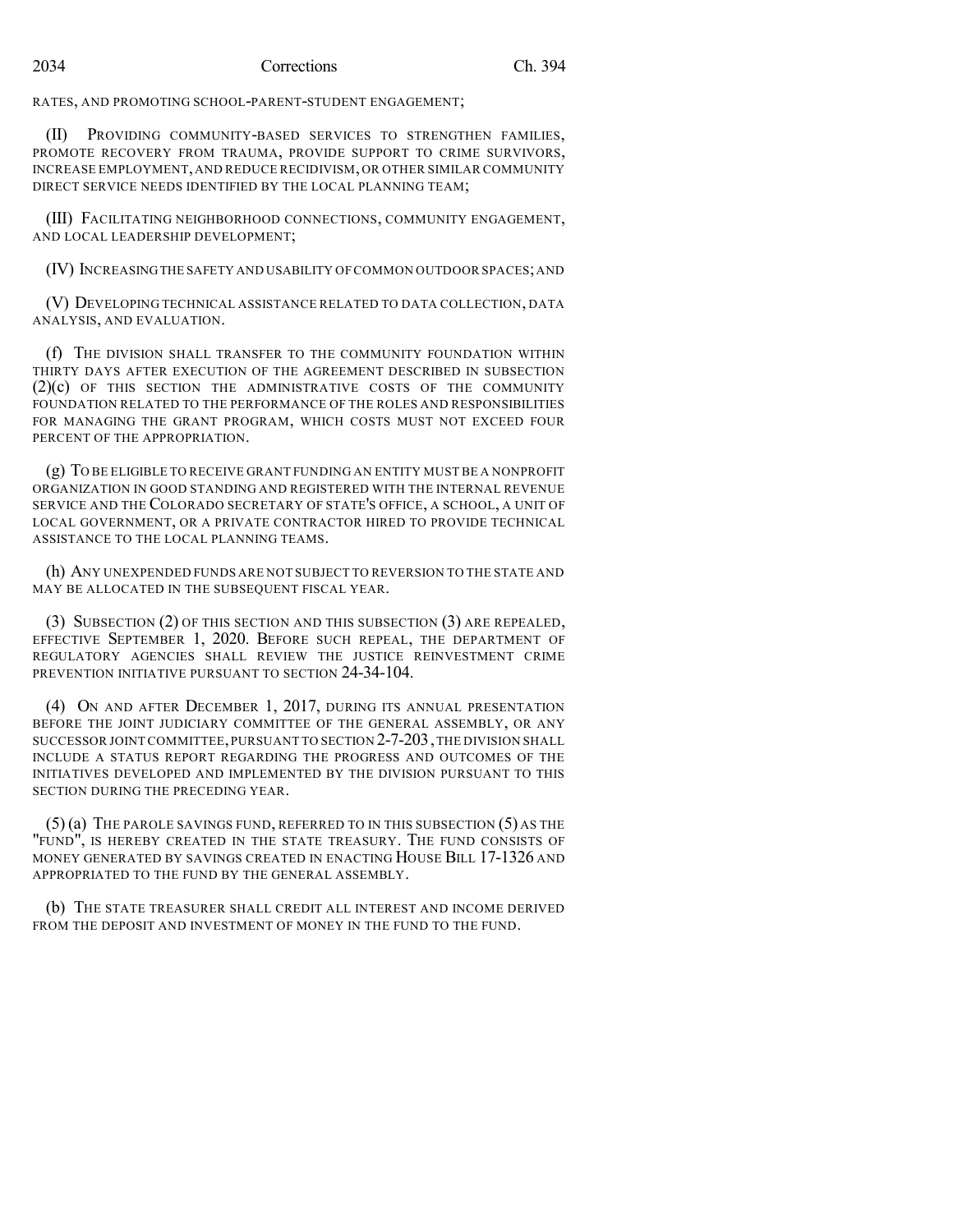### Ch. 394 Corrections 2035

(c) THE STATE TREASURER SHALL TRANSFER ANY UNEXPENDED AND UNENCUMBERED MONEY REMAINING IN THE FUND AT THE END OF A FISCAL YEAR TO THE GENERAL FUND.

(d) SUBJECT TO ANNUAL APPROPRIATION BY THE GENERAL ASSEMBLY, THE DIVISION OF LOCAL GOVERNMENT MAY EXPEND MONEY FROM THE FUND TO PROVIDE SMALL BUSINESS LENDINGAND GRANTS AIMED ATREDUCING CRIME AND PROMOTING COMMUNITY DEVELOPMENT IN THE TARGET COMMUNITIES OF NORTH AURORA AND SOUTHEAST COLORADO SPRINGS.

(e) SUBJECT TO ANNUAL APPROPRIATION BY THE GENERAL ASSEMBLY, THE DEPARTMENT OFCORRECTIONS MAY EXPEND MONEY FROM THE FUND FOR EXTERNAL CAPACITY IF THE ANTICIPATED REDUCTION IN THE USE OF PRIVATE PRISON BEDS FROM THE PAROLE CHANGES ENACTED IN HOUSE BILL 17-1326 ARE NOT ACHIEVED.

**SECTION 7.** In Colorado Revised Statutes, 24-34-104, **add** (19)(a)(XIV) as follows:

**24-34-104. Generalassemblyreviewof regulatoryagenciesandfunctionsfor repeal, continuation, or reestablishment - legislative declaration - repeal.**  $(19)(a)$  The following agencies, functions, or both, will ARE SCHEDULED FOR repeal on September 1, 2020:

(XIV) THE JUSTICE REINVESTMENT CRIME PREVENTION INITIATIVE CREATED IN SECTION 24-32-120.

**SECTION 8. Appropriation - adjustments to 2017 long bill.** (1) To implement this act, appropriations made in the annual general appropriation act for the 2017-18 state fiscal year to the department of corrections are adjusted as follows:

(a) The general fund appropriation for payments to local jails is increased by \$13,595;

(b) The general fund appropriation for payments to in-state private prisons is decreased by \$2,165,720;

(c) The general fund appropriation for payments to prerelease parole revocation facilities is decreased by \$1,082,860; and

(d) The general fund appropriation for payments to community return to custody facilities is decreased by \$2,775,738.

(2) For the 2017-18 state fiscal year, \$103,824 is appropriated to the department of corrections. This appropriation is from the general fund. To implement this act, the department may use this appropriation for the purchase of information technology services.

(3) For the 2017-18 state fiscal year, \$41,717 is appropriated to the department of corrections. This appropriation is from the general fund. To implement this act, the department may use this appropriation as follows: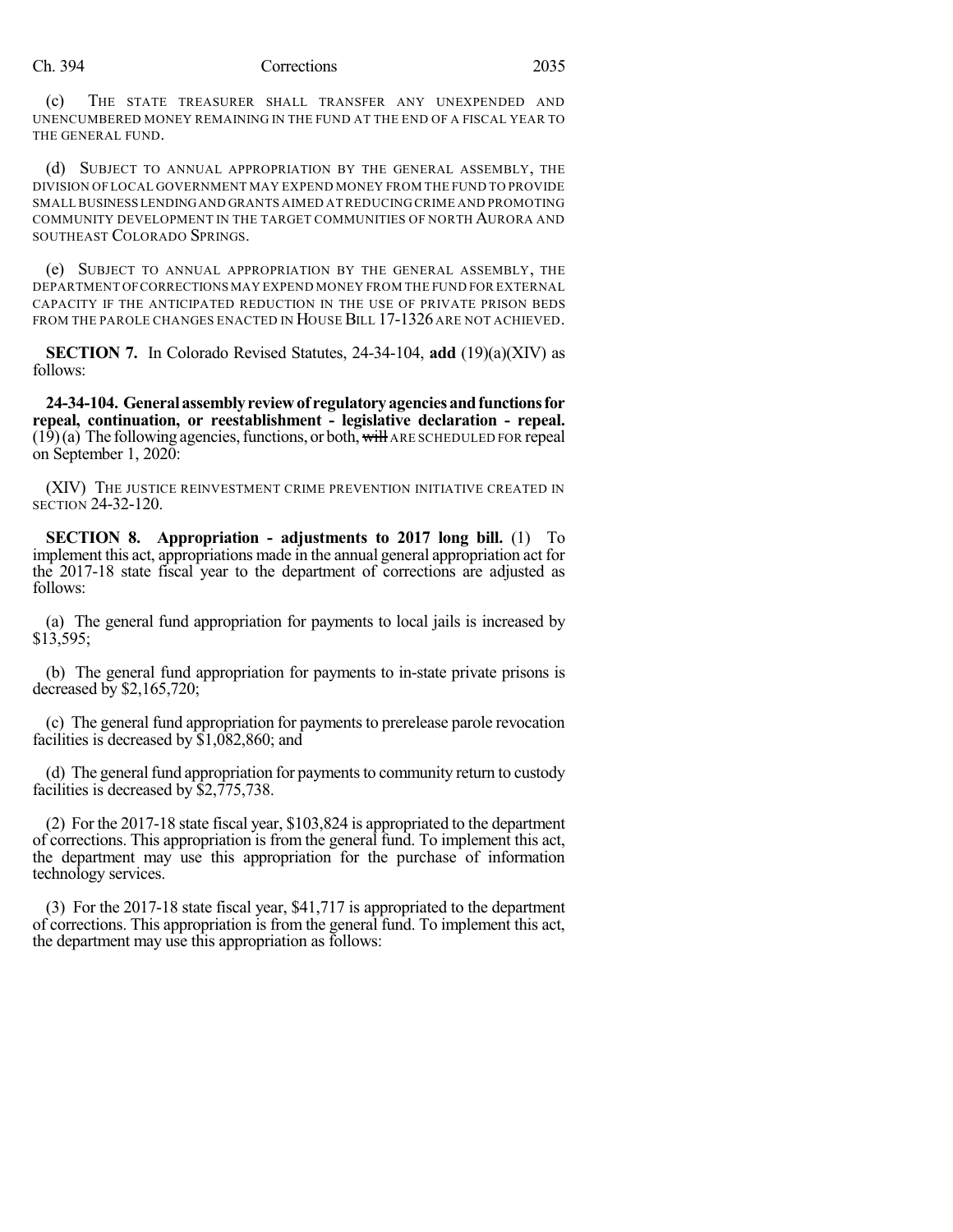# 2036 Corrections Ch. 394

(a) \$36,254 for personal services related to the parole subprogram, which amount is based on an assumption that the department will require an additional 0.8 FTE; and

(b) \$5,463 for operating expenses related to the parole subprogram.

(4) Forthe 2017-18 state fiscal year, \$5,865,182 is appropriated tothedepartment of local affairs. This appropriation isfrom the general fund. To implement this act, the department may use this appropriation as follows:

(a) \$51,001 for use by the division of local government for field services program costs, which amount is based on an assumption that the division will require an additional 0.8 FTE;

(b) \$1,000,000 for use by the division of local government for small business lending;

(c) \$3,000,000 for use by the division of local government for grant funding;

(d)  $$1,761,140$  to the parole savings fund created in section 24-32-120 (5);

(e) \$4,753 for the purchase of legal services; and

(f) \$48,288 for the purchase of information technology services.

(5) For the 2017-18 state fiscal year, \$4,753 is appropriated to the department of law. This appropriation is from reappropriated funds received from the department of local affairs under subsection  $(\hat{4})(e)$  of this section. To implement this act, the department of law may use this appropriation to provide legal services for the department of local affairs.

(6) For the 2017-18 state fiscal year, \$103,824 is appropriated to the office of the governor for use by the office of information technology. This appropriation is from reappropriated funds received from the department of corrections under subsection (2) of this section. To implement this act, the office may use this appropriation to provide information technology services for the department of corrections.

(7) For the 2017-18 state fiscal year, \$48,288 is appropriated to the office of the governor for use by the office of information technology. This appropriation is from reappropriated funds received from the department of local affairs under subsection  $(4)(f)$  of this section. To implement this act, the office may use this appropriation to provide information technology services for the department of local affairs.

**SECTION 9. Act subject to petition - effective date.** This act takes effect at 12:01 a.m. on the day following the expiration of the ninety-day period after final adjournment ofthe general assembly (August 9, 2017, if adjournmentsine die is on May 10, 2017); except that, if a referendum petition is filed pursuant to section 1  $(3)$ of article V of the state constitution against this act or an item, section, or part of this act within such period, then the act, item, section, or part will not take effect unless approved by the people at the general election to be held in November 2018